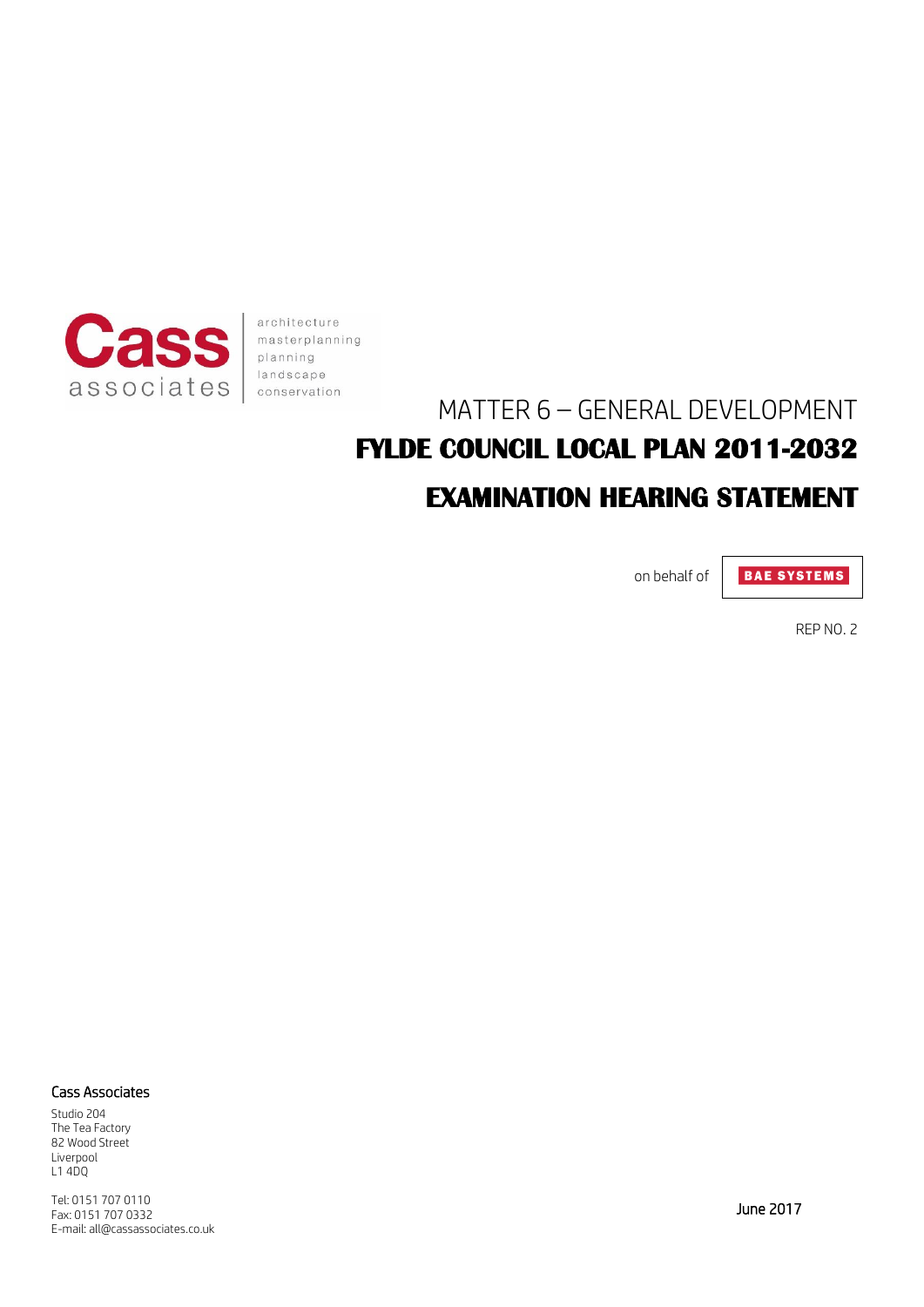## **Contents**

- 1 Introduction
- 2 Matter 6 General Development; Policy GD1 'Settlement Boundaries' Issue 26

| <b>Document Control</b>            |                                                                                              |                                    |                           |
|------------------------------------|----------------------------------------------------------------------------------------------|------------------------------------|---------------------------|
|                                    |                                                                                              |                                    |                           |
| Originator                         |                                                                                              | Checked and authorised by          |                           |
| Name of person and qualifications: |                                                                                              | Name of person and qualifications: |                           |
| Peter Hamilton MRTPI               |                                                                                              | Peter Hamilton MRTPI               |                           |
| Job Title: Consultant              |                                                                                              | Job Title: Consultant              |                           |
| Signature:                         |                                                                                              | Signature:                         |                           |
|                                    |                                                                                              |                                    |                           |
| Project No:<br>1130                | Report Ref (file ref):<br>1130-Matter 6 -<br><b>Examination Hearing</b><br>Statement - FINAL |                                    | Issue Date:<br>12-06-2017 |

Statement – FINAL

### Word Count: 610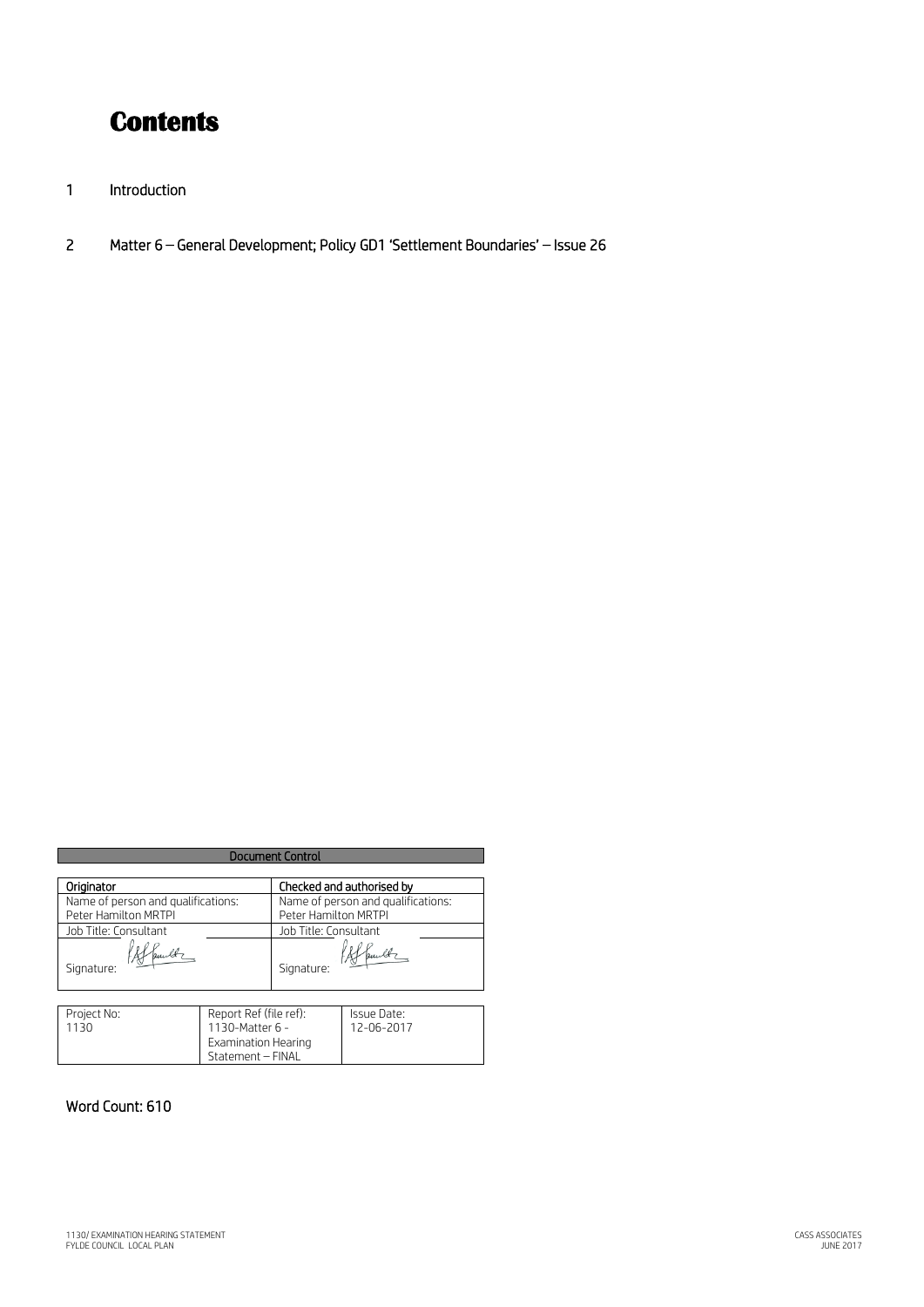### **1 Introduction**

- 1.1 Cass Associates have represented BAE Systems in relation to its landholdings at Warton Aerodrome throughout the local plan process. As well as making formal representations during the various consultation stages of the plan Cass Associates submitted representations on the Publication Version Local Plan in September 2016. We acknowledge that previous representations will be taken into account by the Inspector.
- 1.2 This Hearing Statement relates to Matter 6 General Development and in particular Policy GD1 'Settlement Boundaries' and Issue 26.

## **2 Matter 6 – General Development; Policy GD1 'Settlement Boundaries' – Issue 26**

26. Policy GD1 refers to development being focussed on previously developed land within and immediately abutting the existing settlements. Does this relate to allocated sites and if so are the settlement boundaries drawn around them? Are the boundaries around each settlement justified?

- 2.1 This statement deals with the final question of issue 26. In respect of Warton we do not consider the settlement boundary is appropriate and justified when based on the relevant evidence.
- 2.2 Paragraph 6.9 states that' sustainable development is at the heart of planning. Within Fylde, it has a role in reinforcing the distinction between urban and rural, …. and enabling the economic and social growth of the key settlements'. The paragraph ends by stating that the proposed settlement hierarchy (at Policy S1) provides the basis for sustainable communities.
- 2.3 Paragraph 8.1 of the Fylde Council Local Plan (FCLP) states that the existing settlement boundaries as defined in the Fylde Borough Local Plan (As Altered) October 2005 (FBLP) will in most cases continue to be most appropriate. The settlement boundaries within the FBLP relate to the settlement hierarchy established in the Lancashire Structure Plan Review 1991-2006 (LSP). This was superseded by the Replacement Joint Structure Plan 2001-2016 (adopted March 2015) which was itself superseded by the now revoked North West of England Regional Spatial Strategy to 2012 (adopted October 2008).
- 2.4 Although the settlement hierarchy was established by the LSP the boundaries to the settlements within the borough of Fylde were identified within the FBLP. We do not have an issue with the identification of Warton as a Local Service Centre and indeed support this designation within the settlement hierarchy.
- 2.5 Settlement boundaries incorporate housing, employment, retail and associated services. The Plan's main strategy seeks to direct new development and investment within the identified settlements. The northern area of Warton Aerodrome site, designated as an EZ, is currently located outwith the settlement boundary. This is incompatible with the objectives of the Plan and incoherent to the settlement hierarchy and strategy.
- 2.6 In addition there appears to be an inconsistency in how the Council has dealt with other employment sites at the edge of settlements within the Borough. The following sites are all designated as employment sites, are located adjacent to the settlement but are located within the settlement boundary on the Policies Map:
	- Lidun Park Industrial Estate, Boundary Road, Lytham St Annes
	- Queensway Industrial Estate, Scafell Road, Lytham St Annes
	- Lytham Docks, Dock Road, Lytham St Annes
	- Brook Mill estate, Station Road, Wrea Green
	- Whitehills Business Park, Annes Way, Blackpool